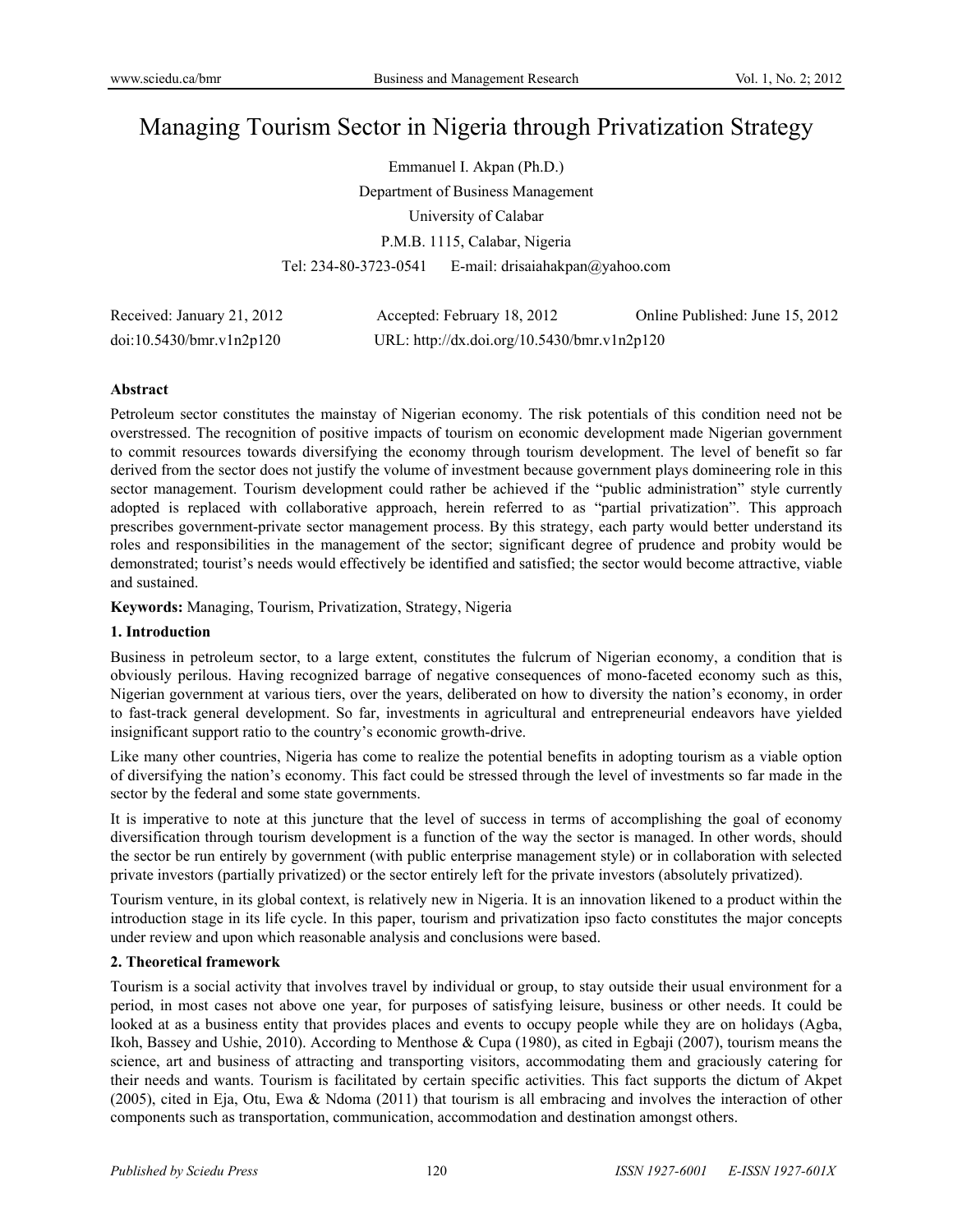# *2.1 Sustainable tourism development (STD)*

Several countries strive to maintain sustainable tourism development within their domains to enable them accomplish an avalanche of benefits. Sustainable tourism development could be viewed as tourism which is developed and maintained in an area (community, environment) in such a manner and at such a scale that it remains viable over an indefinite period and does not degrade or alter the environment (human and physical) in which it exists to such a degree that it prohibits the successful development and well-being of other activities and processes (Tosun, 2001). According to him, that is not the same as sustainable tourism which is in a form which can maintain its viability in an area for an indefinite period of time.

2.1.1 Principles of sustainable tourism development

According to Tosun (2001), the principles of tourism development include the following:

- STD should contribute to the satisfaction of basic and felt needs of those hitherto excluded in local tourism destinations.
- It should reduce inequality and absolute poverty in local tourist destinations.
- It should contribute to the emergence of necessary conditions in tourist destinations which will lead local people to gain self-esteem and to feel free from the evils of want; ignorance and squalor.
- It should accelerate not only national economic growth, but also regional or local economic growth. The growth must be shared fairly across the social spectrum.

Sustainable tourism development should achieve the above objectives or principles in an indefinite period of time without compromising the ability of future generations to meet their own needs.

#### *2.2 Importance of Tourism sector*

Tourism venture has been found to be of utmost social and economic importance to many countries. Tourism contributes substantially to a country's gross national products (GNP). According to WTO (1999), tourism sector produces 4.4% of the total GDP. It also contributes to the overall economic development through the provisions of roads, communication, treated water, sewage treatment. WTT (2010) estimates show that in 2002, travel, tourism and related activities contributed 11% of the world's GDP, rising to 12% by 2010. Tourism also promotes bilateral, multilateral and sub regional co-operation among countries and states.

Tourism is a major employer of labor in the world. Over 600 million people travel internationally. Hundreds of millions more people embark on journey within their home countries, doing so for both work and pleasure. As a result, the tourism industry, including hotels, resorts, airlines, travel agencies and other businesses that cater for travelers is seen as the world's major employer of labor.

Sustainable tourism can be effective instrument for realizing the Millenium development goals (WTO, 2006). Makame \$ Boom (2008) see tourism as a strategy for achieving poverty alleviation goal, providing sustainable development opportunities to isolated poor communities even in the most remote rural areas. According to ESCAP (2001), tourism can be an effective tool for sustainable development, contribute to poverty alleviation and help conserve the natural and cultural environment.

Socially, tourism has a great influence on the host societies. It can be both a source of international amity, peace and understanding.

The importance of tourism cannot be overemphasized. UNWTO (2001) clearly shows the vitality of tourism for many countries, such as France, Egypt, Greece, Lebanon, Isreal, United States, United Kingdom, Spain, Italy, and Thailand, and many island nations, such as the Bahamas, Fiji, Maldives, Philippines and the Seychelles: it brings in large amount of income in payment for goods and services and create opportunities for employment in the services industries associated with tourism. The general importance of tourism can further be denoted through country's expenditure ranking reports of the World Tourism Organization for the year 2010, as presented in table 1.

Based on the significant, positive impacts of tourism in several economies, and the drive by many countries and Nigeria in particular, diversification efforts have been made regarding how the sector could be developed and sustained. In an attempt to find solution to this, some authors prescribed near "public administration" approach in the overall planning and management of tourism. Australia glaringly adopts this approach. In this country, government plays the role and assumes the responsibilities for the general planning and management of tourism. In Australia's federal system, commonwealth, state/tertiary and local governments share roles and responsibilities for tourism planning and policy development (Dredge, Macbeth, Carson, Beaumont, Northcote & Richards, 2006).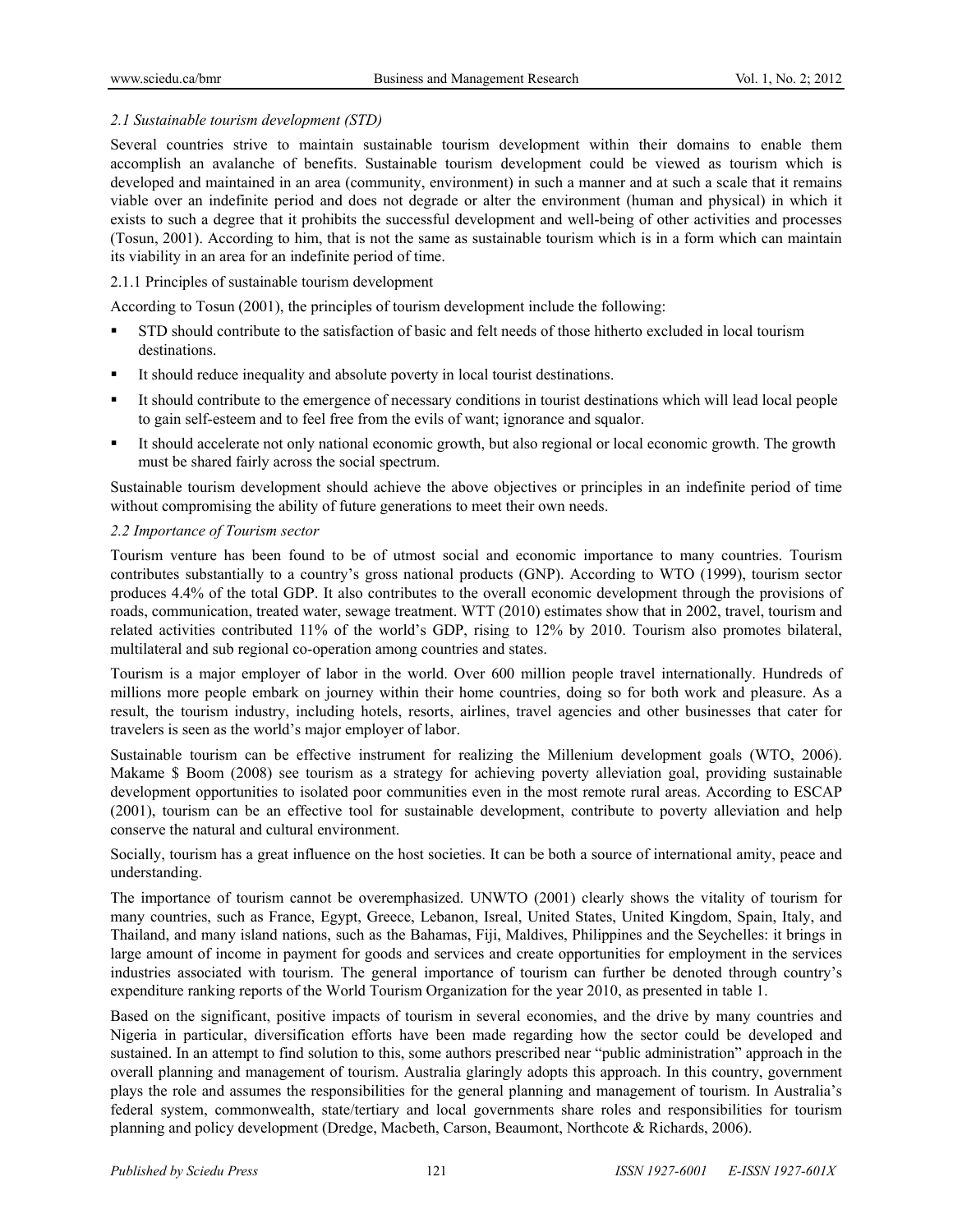In Nigeria, tourism management in terms of planning and policy development is the government's sole responsibility, distinctively performed by either the federal or state government without serious collaboration. This paper prescribes the application of collaborative approach that embraces the government and the private sectors in the entire management process. This approach, in the context of this paper is described as "partial privatization".

### *2.3 Privatization Concept*

Privatization implies permanent transfer of control, as a consequence of transfer of ownership right, from the public to the private sector (Jerome, 2008). According to Akpan (2004), privatization refers to the process by which government transfers (by sale) a part of, or the entire equity of a public establishment to private investor(s), such that the ultimate control of the organization shifts partially or absolutely from the government or any of its agencies to private hands. The concept simply means the sale of state-owned enterprises to private investors (Hill, 2005).

Privatization could either be complete (absolute) or partial. In the case of absolute privatization, the whole share ownership and management are transferred to private sector, while partial privatization entails joint share ownership and management by government and the private investors.

When the government transfers part of its equity volume to the private sector, it means proportionate power or authority is ceded to the investors. Therefore, partial privatization is a management approach which gives both the government and the private investors the opportunity to take part in the management process.

### 2.3.1 Reasons for adoption of privatization

According to Black (2002), the reason for the adoption of privatization includes; reducing the power of central authorities; raising revenue for the government, and spreading property ownership more widely in society. The desire for increased efficiency has also been said to support the rationale behind the adoption of privatization, such as the case of British Airways and British Telecom in the United Kingdom (Kotler & Keller, 2009). Adoption of privatization is also attributable to widespread failure of state-run enterprises and mounting government debts around the world (Eun & Resnick, 2007).

#### 2.3.2 Pros and cons of privatization

The benefits of privatization are many. In Mexico, for example, privatization of the national telephone company resulted in almost immediate benefits when the government received hundreds of millions of dollars of much needed capital from the sale and immediate investment in new telecommunications systems. A similar scenario has been noticed in Brazil, Argentina, India and many eastern European countries (Cateora, Graham & Salwan, 2010). Adogba (2008) added that privatization reduce government bureaucracy, reduce state monopolies and ensure level playing fields, reduce bad management, correct defective capital and financial structures, increase competitiveness, increase the quality of goods and services, reduce corruption and control by government, increase staff quality and supervision, free up government funds for more pressing problems, create employment, attract foreign investments, redistribute wealth, etc.

According to him privatization has been engulfed with complex problems with each country having its own peculiar solutions. These problems include; private firms concentrate on profit making to the detriment of essential public service, private firms render more expensive services, they fail to invest in infrastructure, reduction of public workforce and experience, they are interested in short term benefits, they find it difficult to render public services, it reduces public accountability etc.

Problems from privatization vary with countries, coupled with the problem solving models adopted by them.

# **3. Managing the Nigerian tourism sector through partial privatization and potential benefits of that strategy**

The Nigerian tourism sector, if partially privatized, would be managed by relevant board comprising appropriate government agency and the representatives drawn from the private sector.

Each of the parties apart from making inputs regarding objective setting, policy development, resources acquisition and utilization, strategy formulation, would have specific roles to play in the general management of the sector.

The powers and authorities vested in the parties would depend on the constitution (or act of the parliament) that governs the operations of the industry.

The management behavior of this kind of structure would exhibit both public and private interests, and enhance effective satisfaction of social goals and maximization of investment returns.

The private sector participation in the management structure would foster greater commitment towards quality product or service delivery, for tourists' satisfaction and patronage in order to maximize investment returns.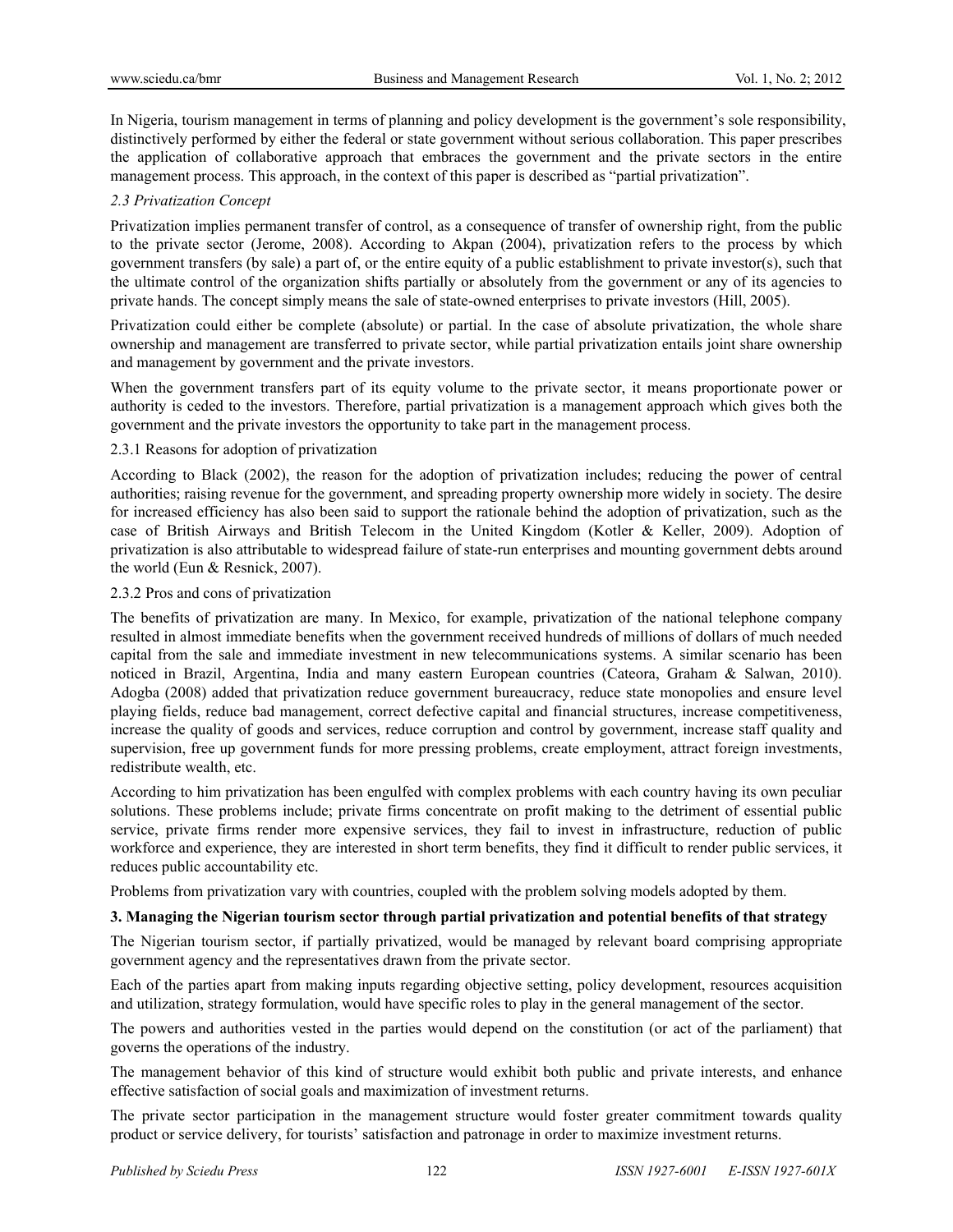The private investors ordinarily are closer to the grassroot. Therefore, their participation in the management of the tourism industry in the country would facilitate easy identification of relevant stakeholders in the society, such as individuals, communities, groups (e.g. NGO's, youth and cultural organizations etc) with valuable potentials in the promotion and development of the sector.

Partial privatization of this sector would facilitate faster development and utilization of abundant sites with tourism potentials and characteristics, which are currently either abandoned or underutilized. With this management approach, private investors (or in partnership with government) would be encouraged to effectively bring such destinations into operations.

The burden of managing tourism industry by government alone would be greatly minimized through this structure, such that reasonable attention could be paid to education, health, infrastructure. Government would also pay adequate attention to the establishment of regulatory framework, through which the private investor's operations could be monitored and stream-lined.

The division of tasks and responsibilities between the parties involved in the management could lead to effective performance, operational efficiency and increased profit generation in the industry.

The profit-oriented private partners would be more prudent in these operations so as to achieve increased dividend and boost revenue level of the government.

Role specification practicable in this context would lead to exhibition of reasonable degree of accountability and probity by the parties in the sector management.

#### **4. Conclusion**

For more than three decades, Nigerian economy has been depending majorly on petroleum sector for revenue generation. The risk associated with this type of economic condition has in recent years made federal government to consider tourism development a sine qua non in an attempt to diversify the economy and fast track general development.

So far, the federal government, as well as some state governments has committed many resources to the development of this sector, having witnessed an avalanche of benefits enjoyed by several other countries.

One of the major challenges facing government in trying to bring about sustainable tourism development is in the area of determining effective management structure or approach applicable in the sector.

The public administration approach currently adopted by government is incapable of yielding the envisaged goal.

Partial privatization which allows the government and the private investors participate in the process of managing the sector would constitute effective approach for achieving sustainable tourism development especially at this early (introduction) stage in Nigeria.

#### **References**

Adogba, O. (2008). *Critical appraisal of privatization in Nigeria.* Lagos: Brook chambers. (chapter 1).

Agba, O. A., Ikoh, M. U., Bassey, A. O. & Ushie, E. M. (2010). Tourism industry impact on Efiks culture. *International Journal of Culture, Tourism and Hospitability Research.* 3 (4). 21-28.

Akpan, E. I. (2004). Privatization and national development. *Multidisciplinary Journal of Research Development.*  Benue State University. 3 (1). 65-73.

Black, J. (2002). *Oxford dictionary of economics*. (2<sup>nd</sup> ed.). New York: Oxford University press.

Cateora, P. R., Graham, J. L. & Salwan, P. (2010). (13<sup>th</sup> ed.). *New Delhi: McGraw-Hill.* (Chapter 6).

Dredger, D., Macbeth, J., Carson, D., Beaumont, N., Northcote, J. & Richard, F. (2006). *Achieving sustainable tourism management.* [Online] Available: http://www.crctourism.com.au. (January 4, 2012).

Egbaji, S. (2007). *Tourism development in Nigeria. The Cross River State experience.* (1<sup>st</sup> ed.). Lagos: Elshappire Limited. (Chapter 1).

Eja, E. I., Otu, J. E., Ewa, E. E. and Ndomah, B. (2011). The role of private sector participation in sustainable development in Cross River State, Nigeria. *International Journal of Business and Social Science.* 2 (2). 10-16.

ESCAP Tourism Review. (2001). *Managing sustainable tourism development.* Bangkok: United Nation's publication.